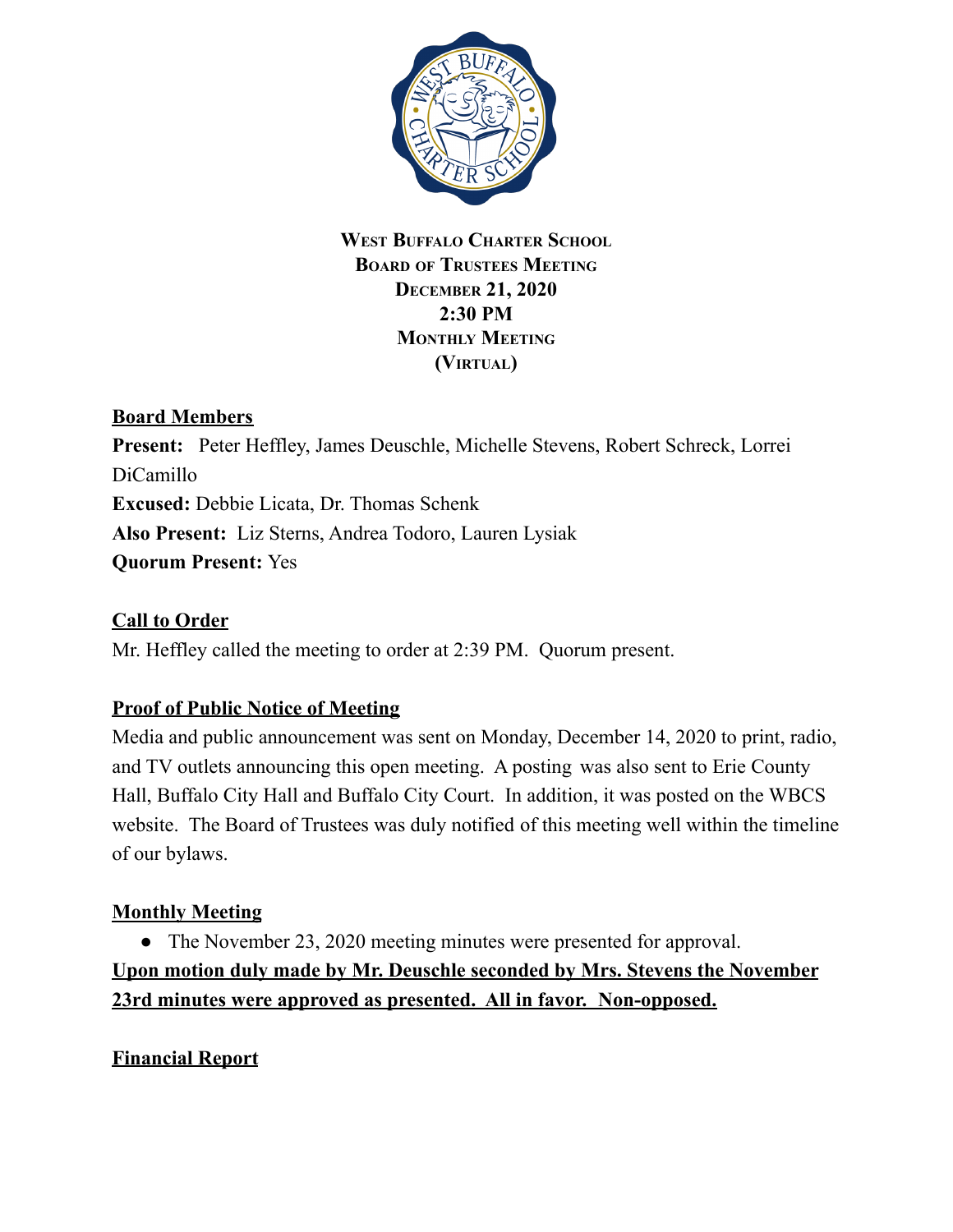Mrs. Sterns presented the financial reports for the period ending November 30, 2020 (a copy is attached hereto and made a part hereof.)

- Financials are the same as last month-favorable in budget
- $\bullet$  Enrollment is still up
- Discussed backfilling

# **Upon motion duly made by Mr. Deuschle and seconded by Ms. DiCamillo the financial report was approved as presented. All in favor. Non-opposed.**

**Upon motion duly made by Ms. DiCamillo and seconded by Mrs. Stevens, to accept the Enroll Buffalo contract was approved as presented. All in favor. Non-opposed.**

**Upon motion duly made by Mrs. Stevens and seconded by Mr. Schreck, to accept donated stock was approved as presented. All in favor. Non-opposed.**

#### **School Leader Report**

Mrs. Todoro presented the School Leader report (a copy is attached hereto and made a part hereof).

- COVID-19 Updates:
	- Reopening plans
	- The Limited Service Laboratory application has been received, awaiting acceptance

**Upon motion duly made by Mrs. Stevens and seconded by Ms. DiCamillo, the School Leader report was approved as presented. All in favor. Non-opposed.**

**Upon motion duly made by Mrs. Stevens and seconded by Mr. Deuschle, to accept the COVID-19 Testing Policy was approved as presented. All in favor. Non-opposed.**

#### **Adjournment**

Being that there is no further business to discuss, a motion to dismiss was made by Mrs. Stevens and seconded by Ms. DiCamillo. The meeting was adjourned at 3:20 PM.

Respectfully Submitted,

Lauren Lysiak